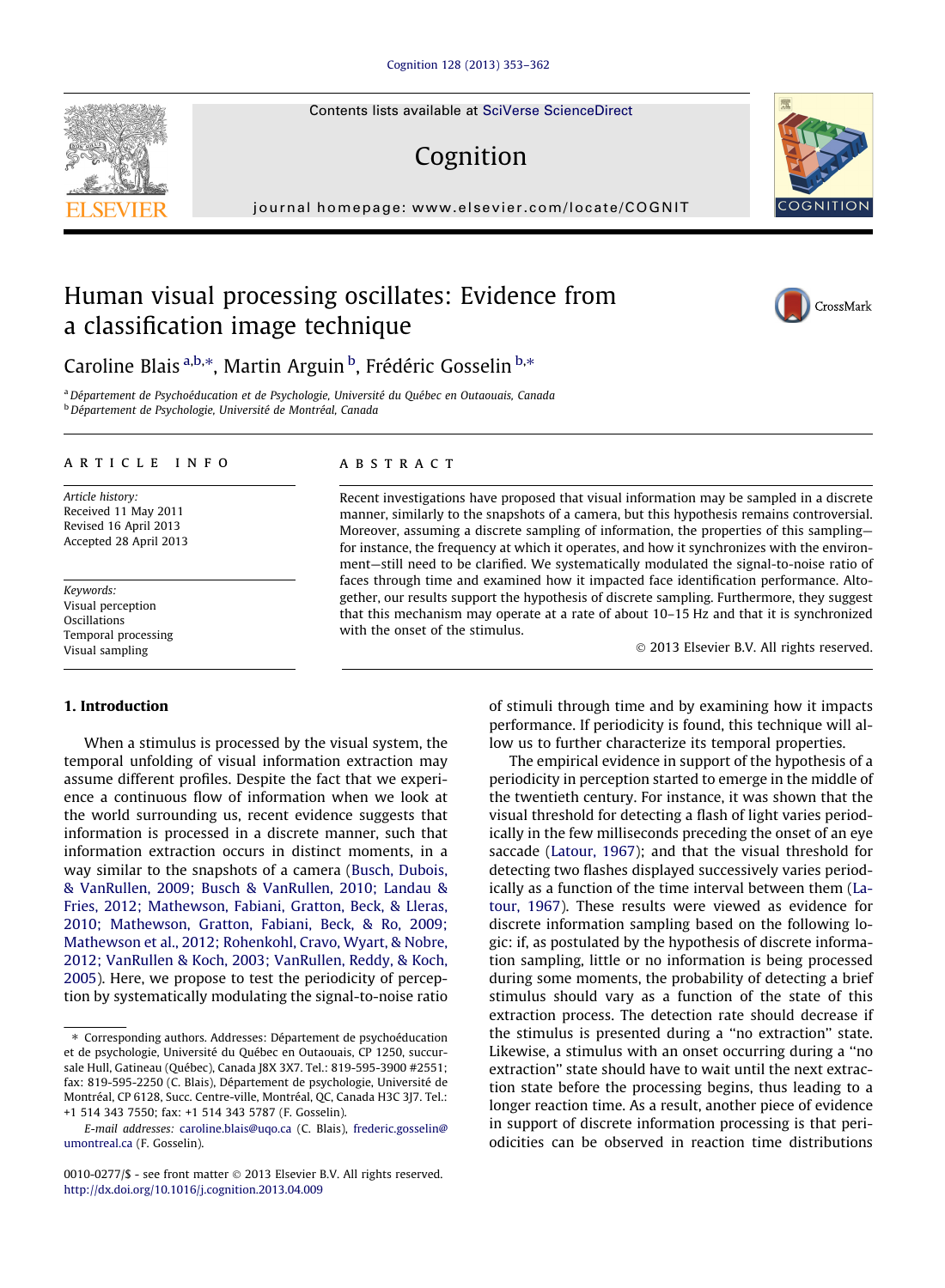[\(Dehaene, 1993; Latour, 1967; Venables, 1960; White &](#page-8-0) [Harter, 1969](#page-8-0)).

A renewal of interest for the hypothesis of discrete perception came from the observation that the wagon-wheel illusion, which consists of perceiving a spoked wheel as rotating differently from its true rotation (i.e. more slowly, stationary, or with a reversed direction of rotation) can occur under continuous illumination ([Purves, Paydarfar, &](#page-9-0) [Andrews, 1996; Reddy, Remy, Vayssiere, & VanRullen,](#page-9-0) [2011; Simpson, Shahani, & Manahilov, 2004; VanRullen,](#page-9-0) [2006, 2007; VanRullen, Reddy, & Koch, 2006; VanRullen](#page-9-0) [et al., 2005](#page-9-0)). The wagon-wheel illusion was first observed in movies (i.e. under stroboscopic presentation). The cinematic version of this illusion occurs because the speed at which the camera captures the information differs from the frequency of rotation of the spoked wheel, therefore resulting in temporal aliasing. However, the occurrence of this illusion under continuous illumination cannot be attributed to stimulus presentation constraints. Thus, some researchers have hypothesized that a discrete sampling of information by the visual system could be the basis for the illusion ([Andrews & Purves, 2005; Andrews, Purves,](#page-8-0) [Simpson, & VanRullen, 2005; Purves et al., 1996; Rojas,](#page-8-0) [Carmona-Fontaine, López-Calderón, & Aboitiz, 2006; Simp](#page-8-0)[son et al., 2004; VanRullen et al., 2005](#page-8-0)).

The wagon-wheel illusion under continuous illumination has been used as a tool to determine the properties of information sampling through time. For example, it was shown that the illusion is most prevalent when the wheel rotates at a temporal frequency of about 10 Hz, and it was proposed (based on a motion-energy model) that a system that samples information at a rate of 15 Hz could account for these data ([VanRullen et al., 2005\)](#page-9-0). It was also shown that attention was required for the illusion to occur [\(VanRullen et al., 2005\)](#page-9-0) and that a decrease in power of the 13 Hz band of the EEG power spectrum was correlated with the occurrence of the illusion ([VanRullen](#page-9-0) [et al., 2006\)](#page-9-0), suggesting that the discrete mechanism is attention-driven and that 13 Hz cortical oscillations are a potential candidate for this mechanism. However, other studies using different experimental settings have obtained results suggesting a sampling frequency other than 13 Hz (e.g. [Busch & VanRullen, 2010; Busch et al., 2009;](#page-8-0) [Dehaene, 1993; Landau & Fries, 2012; Latour, 1967; Math](#page-8-0)[ewson et al., 2009, 2010; VanRullen, Carlson, & Cavanagh,](#page-8-0) [2007](#page-8-0)).

An alternative explanation for the wagon-wheel illusion under continuous illumination was proposed, which posits that the illusion is caused by perceptual rivalry [\(Holcombe,](#page-9-0) [Clifford, Eagleman, & Pakarian, 2005; Kline & Eagleman,](#page-9-0) [2008; Kline, Holcombe, & Eagleman, 2004, 2006](#page-9-0)). Due to the debate regarding the origin—perceptual rivalry vs. discrete sampling—of the illusion, our understanding of the temporal properties of visual information sampling would likely benefit from using a method different from that of the wagon-wheel illusion paradigm. Furthermore, because the wagon-wheel illusion principally recruits motion perception mechanisms, the properties of the information sampling of other domains of vision remain to be examined. Hence, supporting evidence for perceptual oscillations came from studies demonstrating that the visual

system can be trained, using a rhythmic stimulation, to become more sensitive to stimuli presented in phase with this rhythmic stimulation [\(Lakatos, Karmos, Mehta, Ulbert,](#page-9-0) [& Scroeder, 2008; Mathewson et al., 2010, 2012](#page-9-0); see also [Jones, Moynihan, MacKenzie, & Puente, 2002](#page-9-0) for a similar phenomenon in audition). Moreover, it was shown that the probability that a stimulus is detected or reaches consciousness is modulated by the phase of the ongoing brain oscillations in low frequency rhythms [\(Busch & VanRullen,](#page-8-0) [2010; Busch et al., 2009; Lakatos et al., 2008; Mathewson](#page-8-0) [et al., 2009, 2012\)](#page-8-0). [Rohenkohl et al. \(2012\)](#page-9-0) have also shown that the improvement in detecting stimuli that are in phase with a rhythmic stimulation occurs via a contrast gain. These observations support the idea that perception is discrete and that the state of the extraction process may determine whether a stimulus is perceived or not.

If perception is indeed discrete, its properties remain to be clarified. For example, it was proposed that a sampling occurring at a rate of around 13–15 Hz [\(VanRullen et al.,](#page-9-0) [2005, 2006\)](#page-9-0) could be related to the occurrence of the wagon-wheel illusion under continuous light, and perceptual modulations at a rate of around 7–10 Hz have been observed in detection tasks [\(Busch & VanRullen, 2010; Busch](#page-8-0) [et al., 2009; Landau & Fries, 2012; Mathewson et al., 2009](#page-8-0)). Does that mean that the sampling frequency varies as a function of the kind of visual processing required by the task? Relatedly, does this information sampling synchronize with the visual stimulation and if so, how? For example, is the sampling resetting its phase at the beginning of each trial in a visual perceptual experiment (i.e. with stimulus onset)? Or is the sampling evolving without synchronizing with the external world, as a passive ongoing oscillation (i.e. random)? Synchronization with the stimulation is more consistent with the periodicities observed in reaction time distributions as well as in the visual threshold preceding the onset of an eye saccade. Nevertheless, how the information sampling synchronizes with the external word remains unclear.

We propose an alternative experimental approach in order to address these questions. The method consists of systematically varying the signal-to-noise ratio of stimuli through time while maintaining stimuli energy constant and examining how different temporal profiles of signalto-noise ratio impact performance. If perception is indeed discrete, the greater the overlap between the SNR's profile and the observer's information processing profile, the better the performance should be.

The method that we propose is essentially a classification image technique (e.g. [Eckstein & Ahumada, 2002;](#page-9-0) [Gosselin & Schyns, 2004\)](#page-9-0). Classification image techniques have been used to probe time before, but never to specifically verify the presence of periodicities in information processing (e.g. [Blais et al., 2009; Fiset et al., 2009; Gold](#page-8-0) [& Shubel, 2006; Neri & Heeger, 2002; Neri & Levi, 2008;](#page-8-0) [Vinette, Gosselin, & Schyns, 2004\)](#page-8-0). For instance, Vinette, [Gosselin and Schyns \(2004\)](#page-9-0) used temporal classification images to reveal the time course of visual features utilization in a face identification task. On each trial, different facial areas were selected and rendered visible while the rest of the face was hidden behind a gray mask. The visibility of the facial areas also varied through time, so that different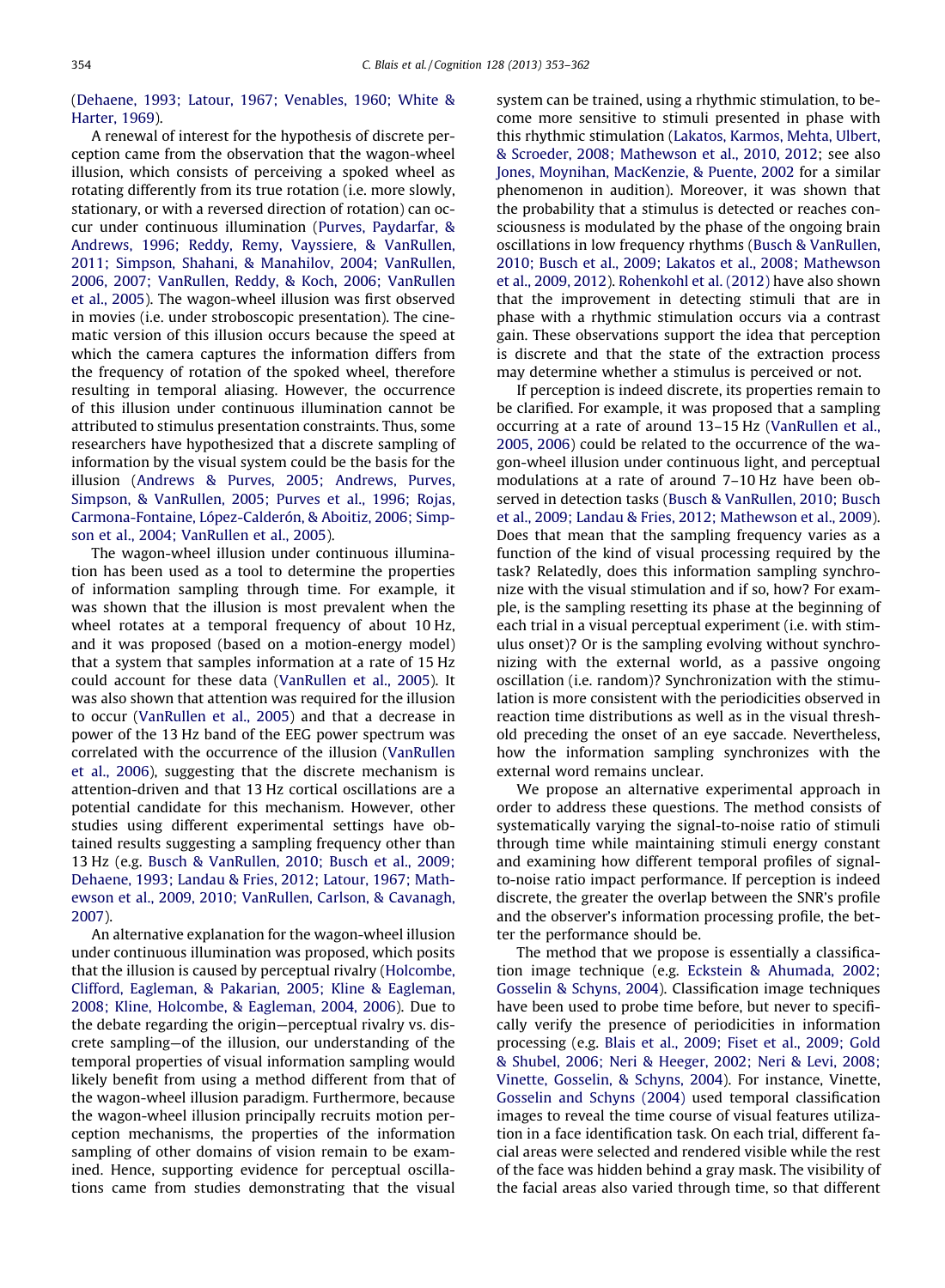

Fig. 1. Top: examples of signal-to-noise ratio profiles in Exp. 1 (inset) and 2. The different line styles represent different trials. Bottom: faces embedded in white noise with the signal-to-noise ratio for that trial represented by a solid black line in the Exp. 2 graph.

facial areas were visible at different moments within the trial. The underlying assumption was that if the information useful for the task is available at the right moment, the probability that the participant responds correctly will increase. In contrast, if the information useful for the task is not available at the right moment during the processing, then the probability that the participant responds correctly will decrease. They found that the left eye was the first visual area used in a face identification task, followed by the right eye. Interestingly, 10 Hz oscillations were observed in the time course of information use for a face identification task [\(Vinette et al., 2004;](#page-9-0) see [Blais et al., 2009,](#page-8-0) for similar findings during word reading).

Moreover, [Neri and Levi \(2008\)](#page-9-0) examined directional tuning in human observers using a classification image technique and found some oscillations—albeit slower than in other studies (i.e. about 3 Hz)—in their participant's sensitivity to target direction: it peaked between 30 and 60 ms, declined to 0 between 120 and 180 ms, and rose again between 240 and 300 ms. They proposed a self-normalization process with a delay of 90 ms to explain this oscillation. However, this oscillation in directional sensitivity also fits within a discrete processing framework: the frames on which the system was not processing (or processing less) were the ones on which directional sensitivity declined.

Here, two experiments were conducted using the method proposed above (see Fig. 1), i.e. modulating stimulus visibility through time. In Exp. 1, the signal-to-noise ratio of stimuli was modulated as a function of time with one sine function characterized by a particular frequency (i.e. 5, 10, 15 or 20 Hz) and phase (0,  $\pi/3$ ,  $2\pi/3$ ,  $\pi$ ,  $4\pi/3$  or  $5\pi/3$ 3) that varied randomly across trials. Exp. 2 modulated the signal-to-noise ratio of stimuli using a composite waveform function, to allow us to characterise the sampling properties more precisely.

#### 2. Experiment 1

#### 2.1. Methods

#### 2.1.1. Participants

Six students from the Université de Montréal took part in this experiment. All had normal or corrected-to-normal visual acuity. All procedures were carried out with the ethics approval of the Université de Montréal.

## 2.1.2. Material and stimuli

The stimuli were displayed on a high-resolution Sony monitor at a refresh rate of 120 Hz. The experiment ran on a Macintosh G4 computer. The experimental program was written in Matlab, using functions from the Psychophysics Toolbox [\(Brainard, 1997; Pelli, 1997\)](#page-8-0). The monitor was calibrated to allow linear manipulations of luminance. The background luminance was of 38.9 cd/m<sup>2</sup>.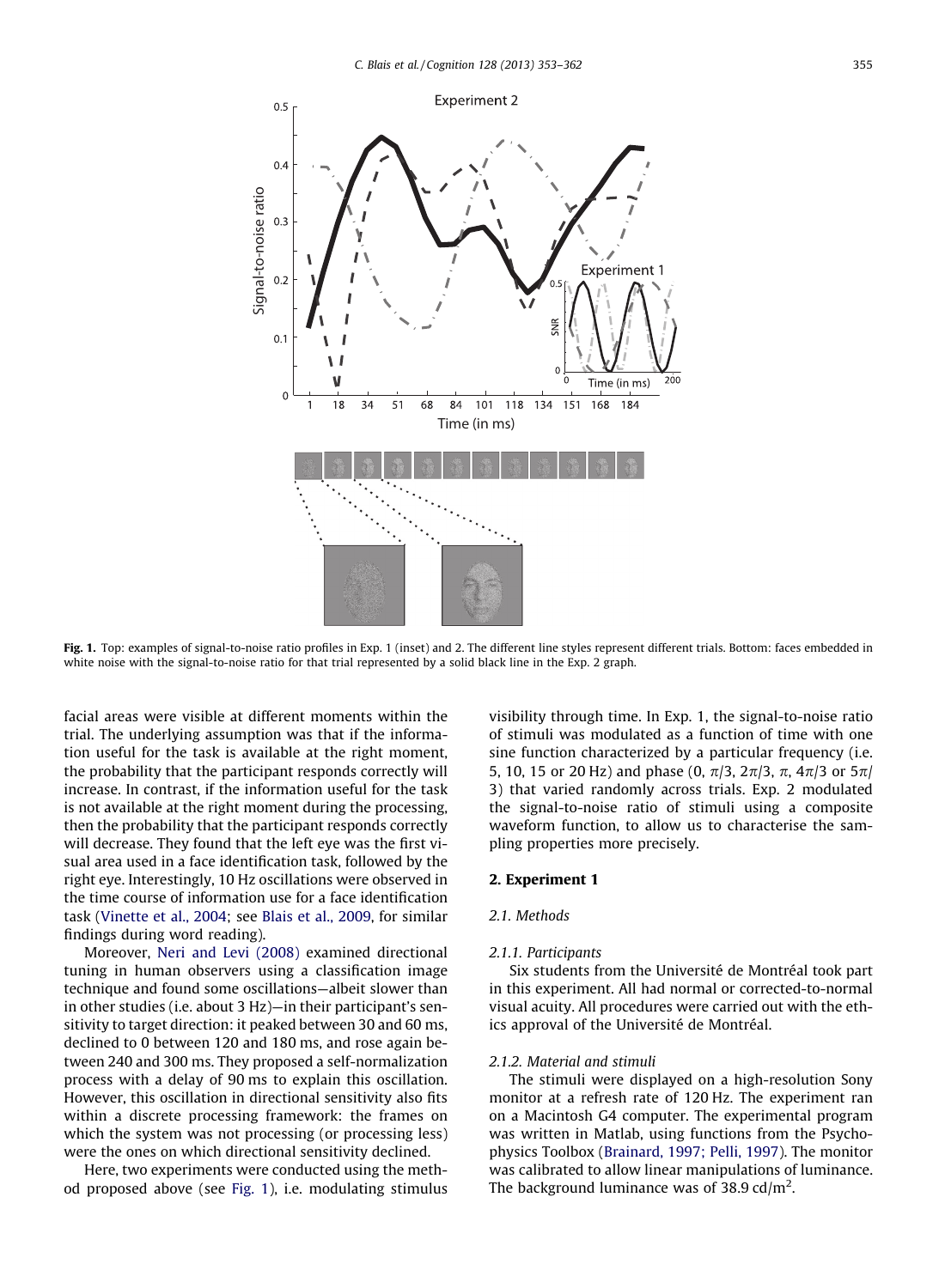Stimuli were ten grayscale pictures of faces subtending  $7\times7$  degrees of visual angle—five female and five male faces with a neutral expression were used. The eyes, nose and mouth position on those pictures were aligned using rotation, translation and scaling. Faces were displayed through an oval aperture subtending 4.8  $\times$  7 degrees of visual angle to reveal only their inner features. The luminance and spatial spectra were equated across stimuli. The viewing distance was maintained at 57 cm by using a chinrest.

We varied the signal-to-noise ratio sinusoidally as a function of time while maintaining stimulus energy constant. On each frame (f) of every trial, a weighted sum of a face stimulus (set to unit energy by dividing by  $\sqrt{E}$ , E being its original energy) and a white Gaussian noise field of the same size (set to unit energy by dividing by  $\sqrt{N}$ , N being its original energy)<sup>1</sup> was performed. A different noise sample was generated on each trial, but this noise sample was used on every time frame within one trial. The weights  $(a$  and  $b$ , respectively, for the signal and the noise) were chosen so that the signal-to-noise ratio changed according to a sinus with a frequency of 5, 10, 15 or 20 Hz and a phase (i.e. relative to stimulus onset) of 0,  $\pi/3$ ,  $2\pi/3$ ,  $\pi$ ,  $4\pi/3$ , or  $5\pi/3$ —resulting in a total of 24 possible signal-to-noise ratio functions (signal-to-noise). The sinusoidal variation was determined by the function signal-to-noise(f) = A $\sin(wt + \Phi)/2 + 0.5$ , where A is the maximum amplitude of the signal (controlled with QUEST, see below), and w and  $\Phi$  are the frequency and the phase of the modulation, respectively. More specifically,  $a = \sqrt{\text{signal-to-noise}(f) \cdot b^2}$ and  $b = \sqrt{E/(signal-to-noise(f) + 1)})^2$ .

## 2.1.3. Procedure

Participants had to perform a face identification task. This task was selected because it is relatively taxing for the visual system, and the maximum signal-to-noise ratio could therefore remain relatively high. Each face in our set of stimuli was associated with a keyboard key, and participants had to press on the appropriate key to identify the face during the experimental phase. Before the experimental phase, the participants had 10 min to familiarize themselves with the set of 10 faces and their associated keys. A practice phase then began: each practice block contained 75 trials. On each trial, a fixation cross was first displayed at the center of the screen for a duration of 500 ms. It was immediately replaced by the full contrast stimulus (i.e. without noise) for a duration of 200 ms. A homogeneous gray screen was displayed at the end of stimulus presentation and remained on screen until the participant responded. The participant's task was to identify the face as quickly and as accurately as possible by pressing on the appropriate key. The participants had the choice of looking at the keyboard to find the appropriate response key or to learn the position of the keys by heart (in which case they did not have to search the keyboard). The practice phase ended when the participant's performance reached 95% on two successive blocks.

Each subject completed 7 blocks of 160 trials in the experimental phase. The sequence of events on each trial of the experimental phase was the same as in the practice phase, with the exception that the signal-to-noise ratio of the stimulus presented was manipulated through time as described in the Material and stimuli section. Performance was maintained at 75% by adjusting the maximum signalto-noise ratio on a trial-by-trial basis with QUEST, irrespective of the frequency and the phase of the temporal profile of the signal-to-noise ratios [\(Watson & Pelli, 1983](#page-9-0)).

#### 2.2. Results and discussion

The maximum signal-to-noise ratio necessary to maintain performance at 75% correct had a median of 0.33 across participants (first quartile: 0.27, third quartile: 0.59). On average, the peak signal contrast was of 0.25  $(stat = 0.12)$ , and the RMS noise contrast was of 0.27  $(stat = 0.01)$ . On average, participants responded 1.3 s (std = 3.1 s) following stimulus onset.

We searched for the pattern of frequencies and phases that best predicted the subjects' performance using an analysis procedure (see [Fig. 2a\)](#page-4-0) that amounts to a multiple linear regression on the properties of the sampling functions that were used during the experiment (explanatory variables) and on the participant's response accuracy (predictor variables). The logic here is that when the profile of the signal-to-noise ratio on a trial match the properties of the participant's sampling profile, then the probability of a correct response should increase. In contrast, when the profile of the signal-to-noise ratio does not match the participant's sampling profile, then the probability of a correct response should decrease. Thus, by allocating positive weights to the frequencies and phases that characterized the signal-to-noise ratio profiles that led to a correct response and negative weights to the frequencies and phases that characterized the signal-to-noise ratio profiles leading to an incorrect response, we can determine which properties were correlated with accuracy. In other words, for each trial of the experiment, we created a 4  $\times$  6 matrix (i.e. four frequencies, six phases) and we put a negative or a positive weight (i.e. depending on the accuracy for that trial) in the appropriate cell, i.e. the one corresponding to the frequency and phase of the temporal profile of the signalto-noise ratio on that trial. The weights corresponded to the accuracies transformed into z-scores (i.e. using the mean accuracy across all trials and the standard deviation of the accuracies across all trials). All these weighted matrices were then summed in order to produce a  $4 \times 6$ matrix of regression coefficients that, henceforth, we will call the classification image. The accuracies were transformed into z-scores to take into account the different number of correct and incorrect trials, so that even if there

<sup>&</sup>lt;sup>1</sup> The energy of a stimulus can be defined by the sum of the squared contrast of the pixels of the image (or, in other words, by the sum of the squared differences between each pixel luminance value and the mean luminance of the image). Thus, by dividing an image by the square root of its original energy, the resultant energy of this image is 1. Here, we set the energy of the image and of the noise to a value of 1 in order to be able to entirely manipulate the total energy with the weights  $a$  and  $b$ . The value of these weights was adjusted so that the total energy of the stimulus (signal + noise) was constant across time, and equal to the original energy of the face image.

 $2$  This non-linear contrast manipulation introduces high-temporal frequency harmonics (i.e. above 20 Hz). These artefacts, however, accounted for only 6.04% of the total energy, which is negligible.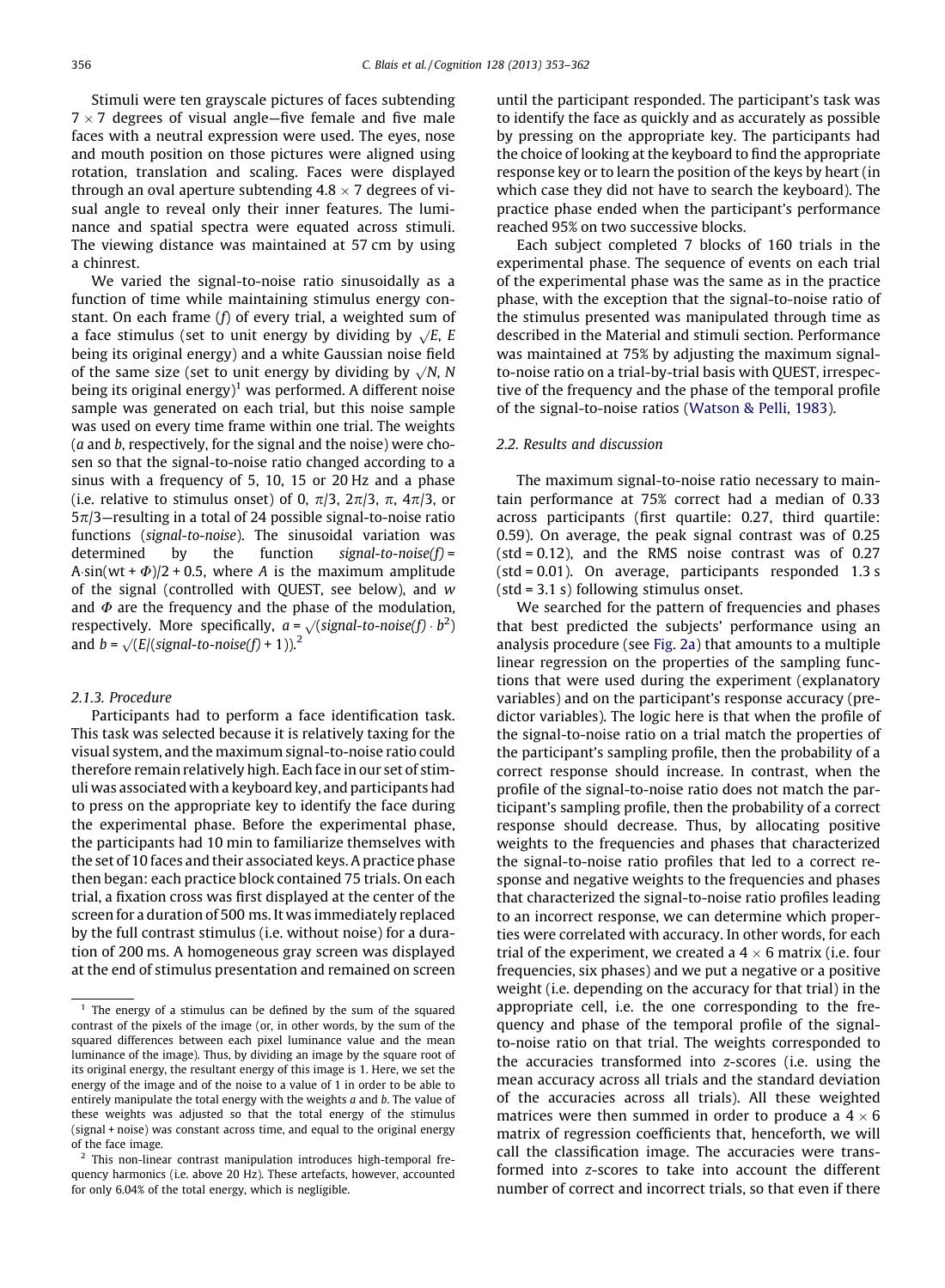<span id="page-4-0"></span>

Fig. 2a. Illustration of the analysis procedure in the Fourier domain. Left panel: each sinusoidal function used during the experiment was Fourier transformed, and the magnitude values for each frequency were placed into the corresponding cell of a 4  $\times$  6 matrix (i.e. cells colored in white indicate the frequency and phase of the signal on that trial). Note that in Exp. 1 we did not need to Fourier transform the signal function: it was a pure sine wave, so we knew exactly the frequency and the phase of the signal presented. Therefore, we only had to put a negative or a positive weight (i.e. depending on the accuracy on that trial) in the appropriate cell, i.e. the one that corresponded to the frequency and phase of the temporal profile of the signal-to-noise ratios on that trial. Individual classification images were generated by calculating a weighted sum of all these matrices. The weights consisted of the participant's accuracy, transformed into z-scores, on each trial. Right panel: the group classification image was calculated by summing the individual classification images.

were more correct than incorrect trials, the two kinds of trials would have an equal importance in the classification image.

The same procedure was then repeated one thousand times on shuffled accuracies to determine statistical significance. In other words, by using the same SNR profiles as those that were created during the experiment and by shuffling the accuracies of all the participants, we randomly generated 1000 matrices of regression coefficients, thus producing 24,000 regression coefficients (since there were 24 cells—4 frequencies  $\times$  6 phases—in each matrix). We then used the 50 highest (i.e. 99.9 percentile) values as our statistical threshold (i.e. 100-5/24, since a Bonferroni correction was applied to adjust for the multiple comparisons across frequencies and phases). The results of this analysis, displayed in [Fig. 3](#page-5-0), show that one frequency— 10 Hz with a phase between  $4\pi/3$  and  $2\pi$ —was positively correlated with accuracy. There was a difference of 7% between the mean accuracy associated with the SNR profile that led to the worst performance and the mean accuracy associated with the SNR profile that led to the best performance.

The observation that some frequencies are correlated with accuracy is consistent with the idea that visual information is processed in a discrete manner. In fact, as explained in the Introduction, this hypothesis predicts that

the performance will be influenced by the amount of overlap between the SNR's profile and the observer's information processing profile. Here, we find that the subjects' performance is indeed influenced by the SNR's profile; the performance is best when the SNR varies at a frequency of 10 Hz with a phase between  $4\pi/3$  and  $2\pi$ .

Exp. 1 also provides some information regarding how the information processing mechanism synchronizes with the environment. Indeed, the fact that only a restricted range of phases attained statistical significance for each frequency suggests that the information sampling is in phase with the beginning of a trial.

In Exp. 2, we will use composite waveforms instead of pure sine waves to modulate the SNR through time. This will allow us to verify if our findings can be replicated using a different stimulus generation procedure. Moreover, composite waveforms will allow us to characterize the sampling properties more precisely.

## 3. Experiment 2

#### 3.1. Methods

#### 3.1.1. Participants

Six students from the Université de Montréal who had not participated in the previous experiment took part in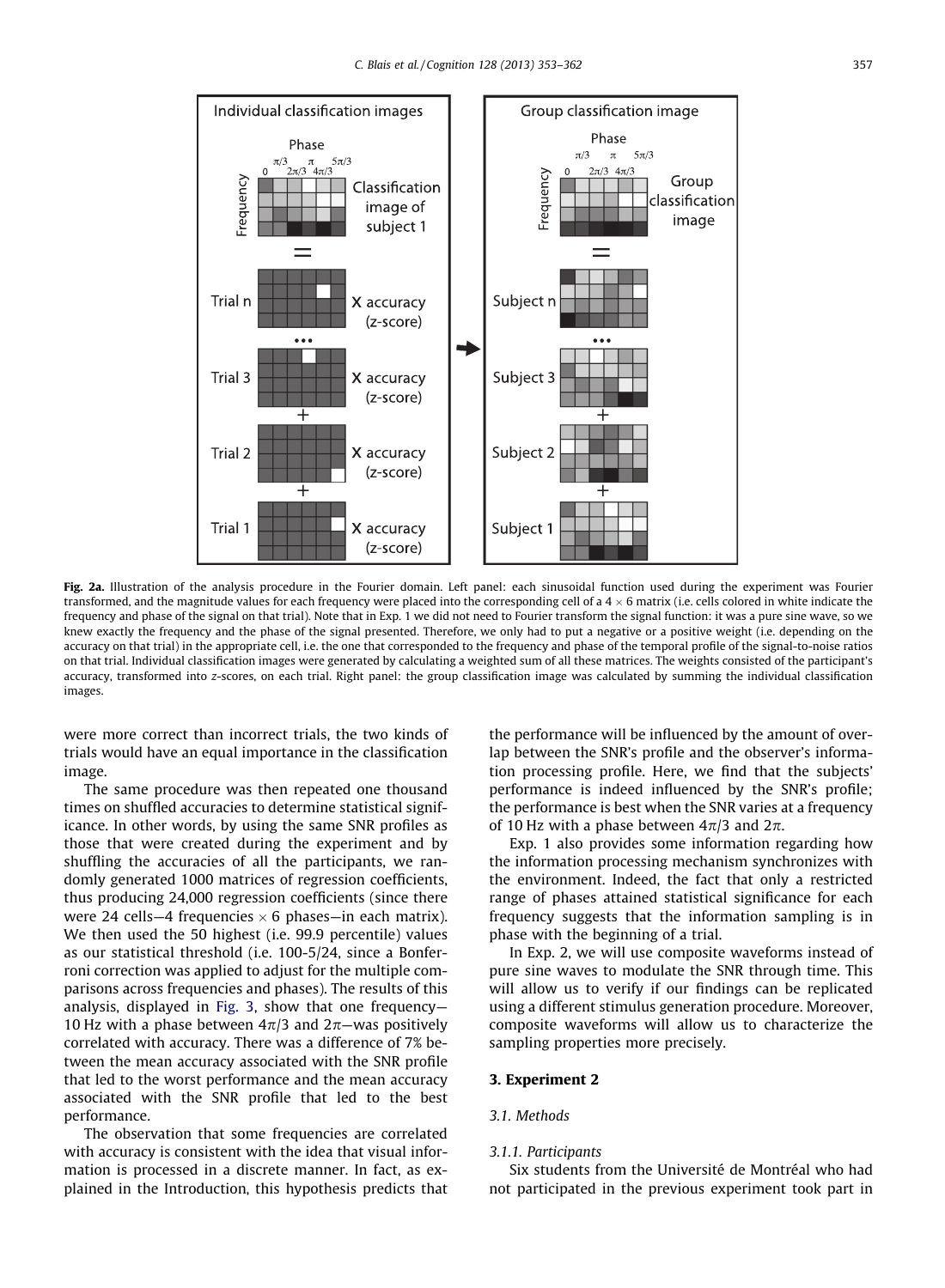<span id="page-5-0"></span>

Fig. 2b. Illustration of the analysis procedure in the temporal domain. Bottom panel: individual classification vectors were generated by calculating a weighted sum of all the signal-to-noise ratio functions used during the experiment. The weights consisted of the participant's accuracy, transformed into zscores, on each trial. The different shades of gray represent the different signal-to-noise ratios at each temporal frame. Top panel: the group classification vector was calculated by summing the individual classification vectors.



Fig. 3. Group classification image obtained in Exp. 1, computed in the Fourier domain. Red and blue correspond to positive and negative correlations, respectively. White star indicates significant combinations of frequency and phase. (For interpretation of the references to color in this figure legend, the reader is referred to the web version of this article.)

this experiment. All had normal or corrected-to-normal visual acuity. All procedures were carried out with the ethics approval of the Université de Montréal.

#### 3.1.2. Material and stimuli

The material and stimuli were the same as in Exp. 1, with the exception that the sampling function used to manipulate the signal-to-noise ratio changed according to a composite waveform made of four frequencies (5, 10, 15 or 20 Hz), the relative amplitude and the phase of each frequency varying randomly from one trial to the other. In order to do so, we created 24-cell vectors of white Gaussian noise that we then low-passed to keep the temporal frequencies at 20 Hz and under.

#### 3.1.3. Procedure

The procedure was the same as the one used in Exp. 1.

#### 3.2. Results and discussion

The maximum signal-to-noise ratio necessary to maintain performance at 75% correct had a median of 0.47 across participants (first quartile: 0.40, third quartile: 0.57). On average, the peak signal contrast was of 0.28  $(std = 0.08)$ , and the RMS noise contrast was of 0.26 (std = 0.01). On average, participants responded 1.2 s (std = 0.97 s) following stimulus onset.

We searched for the pattern of frequencies and phases that best predicted the subjects' performance using an analysis procedure (see [Fig. 2a\)](#page-4-0) that amounts to a multiple linear regression on the properties of the sampling functions that were used during the experiment (explanatory variables) and on the participant's response accuracy (predictor variables). That is, a Fourier transform was applied to each signal-to-noise function used during the experiment, and the magnitude values for each frequency were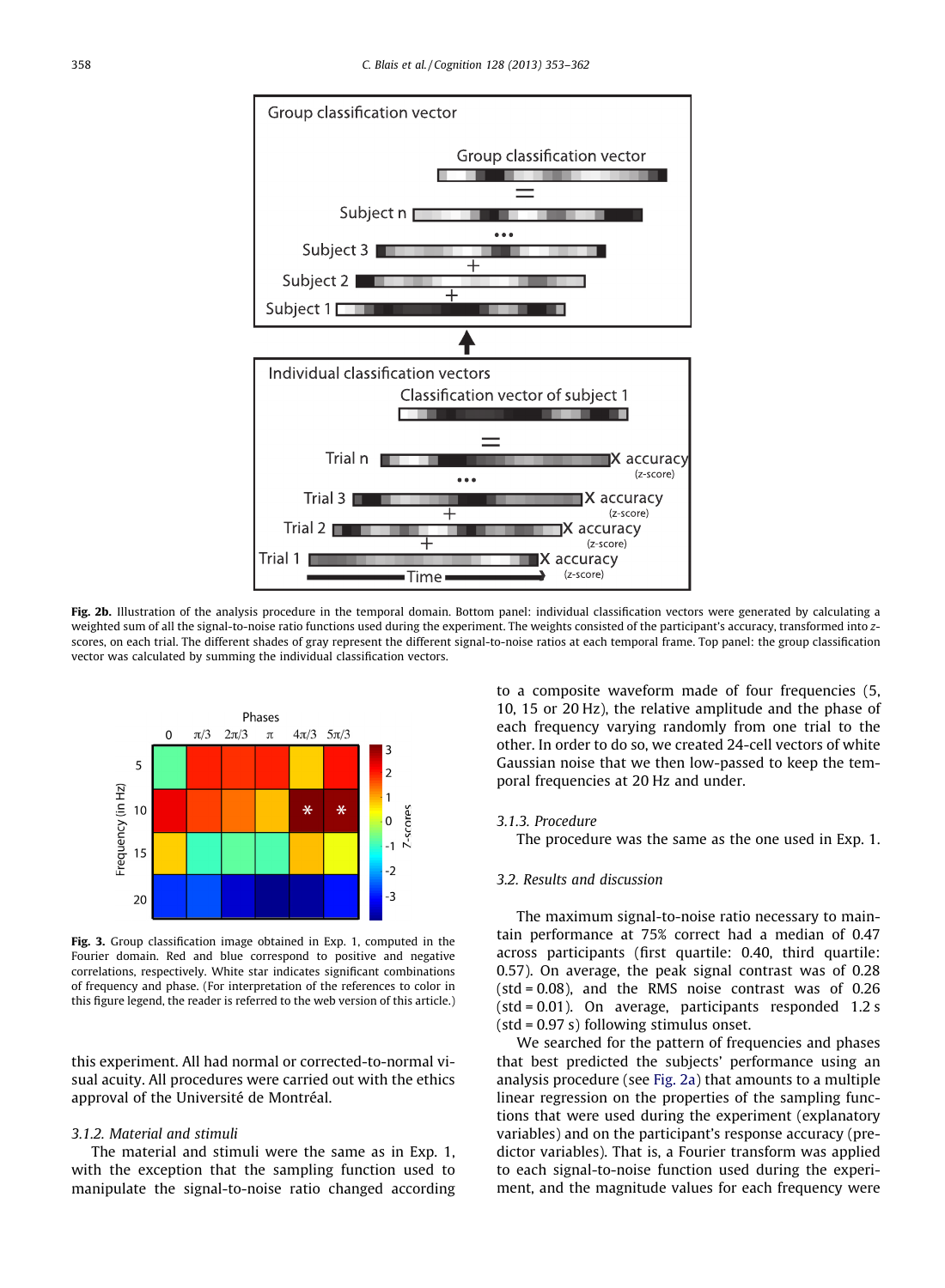<span id="page-6-0"></span>

Fig. 4a. Group classification image obtained in Exp. 2, computed in the Fourier domain. Red and blue correspond to positive and negative correlations, respectively. White star indicates significant combinations of frequency and phase. (For interpretation of the references to color in this figure legend, the reader is referred to the web version of this article.)

placed into a 4  $\times$  40 matrix (i.e. four frequencies, 40 linearly spaced phase bins from  $[-\pi,\pi]$ ). A weighted sum of all those matrices was calculated, using the accuracies transformed into z-score values as weights. The same procedure was then repeated one thousand times on shuffled accuracies to determine statistical significance. In other words, by using the same SNR profiles as those created during the experiment and by shuffling the accuracies of all the participants, we randomly generated 1000 matrices of regression coefficients, thus producing 160,000 regression coefficients (since there were 160 cells—4 frequencies  $\times$  40 phases—in each matrix). We then used the 50 highest values (i.e. 99.9 percentile) as our statistical threshold (i.e. 100-5/160, since a Bonferroni correction was applied to adjust for the multiple comparisons across frequencies and phases).

The results of this analysis (see Fig. 4a) show that the 15 Hz frequency was positively correlated with accuracy. The performance was best when the signal-to-noise ratio started with a peak (phase of  $0.15\pi$ ). This finding in the Fourier classification image again shows that a phase was significantly correlated with correct responses. This corroborates the hypothesis that the information sampling was in phase with the stimulus (i.e. at least for the 15 Hz frequency).

We then searched for the temporal pattern of signal-tonoise ratios that best predicted the subjects' performance using an analysis procedure (see [Fig. 2b](#page-5-0)) that amounts to a multiple linear regression on the sampling functions that were used during the experiment (explanatory variables) and on the participant's response accuracy (predictor variables). We called the result of this analysis a temporal classification vector (i.e. the signal-to-noise ratio function that best predicted subjects' performance). The temporal classification vector was computed by summing all the signalto-noise functions used during the experiment weighted by the corresponding accuracy transformed into z-scores. The individual vectors of regression coefficients were then summed into a group vector, which we call a classification vector. This classification vector is presented in Fig. 4b. A Pixel test was applied in order to determine statistical significance ( $Z_{\text{crit}}$  = 2.84,  $p$  < 0.05). The time frames occurring between the stimulus onset and 25 ms after the stimulus onset and between 133 and 150 ms after the stimulus onset reached statistical significance, suggesting that when the stimulus was visible at those moments, the participants' performance increased. A glance at the temporal classification vector reveals that another group of frames, around 75 ms following stimulus onset, were very close to reaching statistical significance. The Pixel test allows us to reveal whether each piece of information (i.e. each pixel in an image, each frame in our SNR temporal profiles, etc.) is correlated with performance, but another test—the Cluster test—permits us to reveal the clusters of contiguous



Fig. 4b. Group classification vector obtained in Exp. 2, computed in the temporal domain. The blue lines indicate the significant clusters of connected pixels above an arbitrary z-threshold of 2.38 ( $p < 0.01$ ). The dashed red line indicates the significance threshold based on the pixel test. The inset shows the relative magnitude of the different frequencies composing the sinus discrete model described in footnote 4—that is, the one for which the temporal classification vector had the best fit with the temporal classification vector of the humans.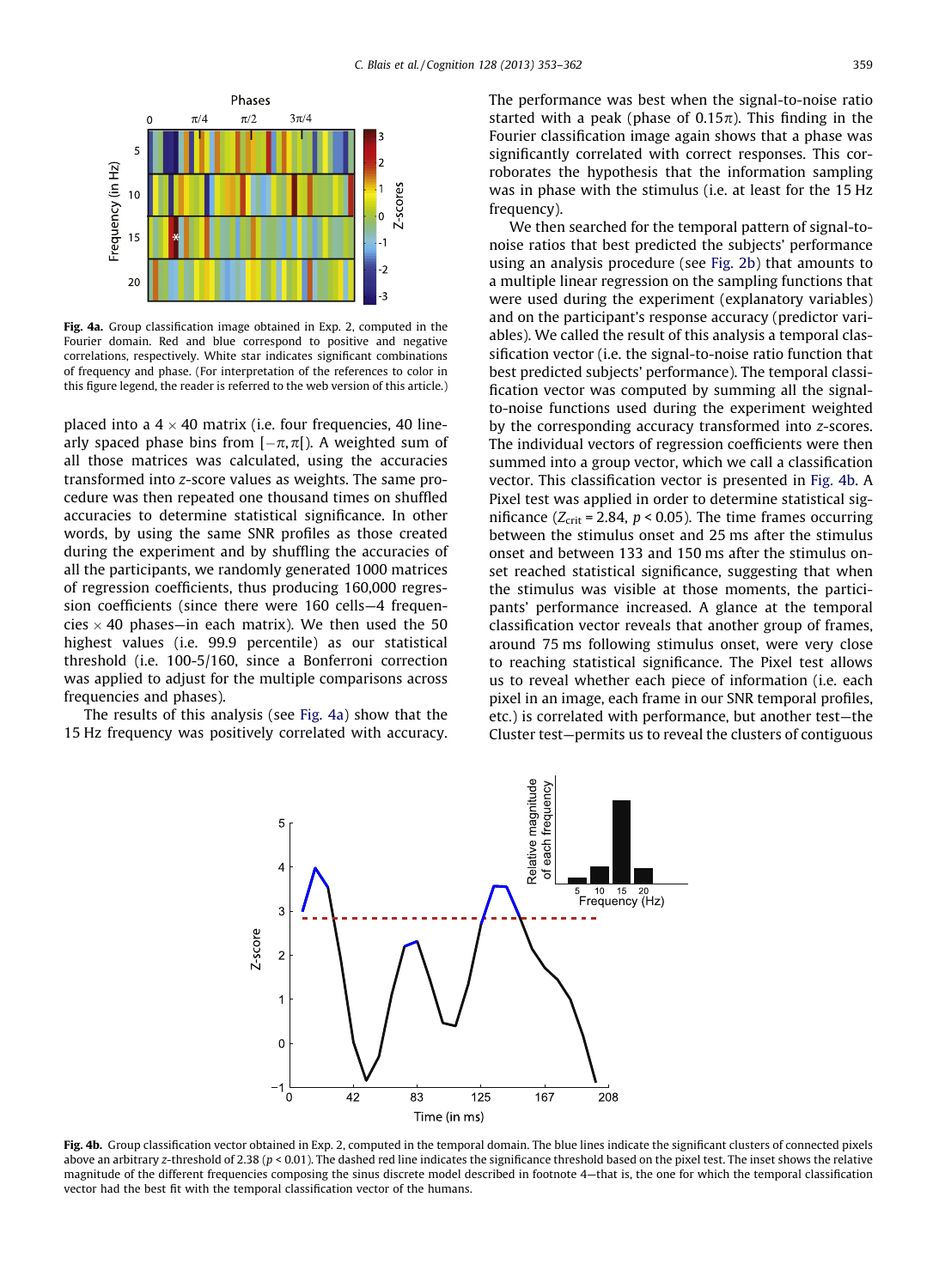information in a signal that are correlated with performance ([Chauvin, Worsley, Schyns, Arguin, & Gosselin,](#page-8-0) [2005](#page-8-0)). The Pixel test and the Cluster test can both be conducted without the need to apply a p-value correction ([Po](#page-9-0)[line, Worsley, Evans, & Friston, 1997\)](#page-9-0). We therefore performed a Cluster test [\(Chauvin et al., 2005](#page-8-0)) to verify if the middle peak in the temporal classification vector is correlated with the participants accuracy. The Cluster test was implemented as a bootstrap (10,000 vectors of regression coefficients were randomly generated) to determine statistical significance. The Cluster test gives a statistical threshold for the size of clusters of connected elements above an arbitrary z-score threshold. With the arbitrary z-score threshold set to 2.38, the statistical threshold corresponding to a family-wise error of  $p = .01$  was a cluster size of 2. Thus, any cluster of two time frames or more reaching the significance threshold indicates that when some visual information was available at that specific moment, the probability that the participants answered correctly significantly increased. The temporal classification vector presented in [Fig. 4b](#page-6-0) demonstrates how the different time frames were correlated with accuracy.3

The results of Exp. 2 show that within the 200 ms stimulus duration, there were three moments during which a high signal-to-noise ratio was particularly useful. There was a difference of 7% between the mean accuracy associated with the SNR profiles that were most correlated with the temporal classification vector (top 1%) and the mean accuracy associated with the SNR profiles that were least correlated with the temporal classification vector (bottom 1%). These oscillations in the usefulness of visual information through time are consistent with a discrete processing of information at  $\sim$ 15 Hz<sup>4</sup> (see the inset in [Fig. 4b\)](#page-6-0).

Moreover, the results of Exp. 2 offer some information about how the system synchronizes with the environment. The presence of three moments during which a high signal-to-noise ratio was particularly useful in the classification vector suggests that the sampling phase was not random: had this been the case, the moments at which information was sampled would have varied from trial to trial and would therefore have cancelled each other out in the classification vector across trials. Thus, Exp. 2 replicated the findings of Exp. 1, suggesting that information sampling synchronizes at least partly with the stimulation.

## 4. Discussion

In two experiments, the signal-to-noise ratio of faces was modulated through time such that at some moments, visual information was available whereas at other

moments, no information was available. The primary aim of these experiments was to test the hypothesis that visual information would be sampled periodically. Both experiments indeed corroborate the existence of a periodical mechanism implicated in visual processing. This finding is in agreement with previous reports of periodicities in reaction time distributions [\(Dehaene, 1993; Latour, 1967;](#page-8-0) [White & Harter, 1969](#page-8-0)) and in the visual threshold [\(Busch](#page-8-0) [et al., 2009](#page-8-0); [Busch & VanRullen, 2010; Landau & Fries,](#page-8-0) [2012; Latour, 1967; Mathewson et al., 2009, 2010, 2012;](#page-8-0) [Rohenkohl et al., 2012](#page-8-0)). It is also congruent with the hypothesis that the wagon-wheel illusion under continuous illumination may be caused by a discrete sampling of information [\(Andrews & Purves, 2005; Andrews et al.,](#page-8-0) [2005; Purves et al., 1996; Rojas et al., 2006; Simpson](#page-8-0) [et al., 2004; VanRullen et al., 2005](#page-8-0)).

Furthermore, our results revealed the 10 Hz (i.e. Exp. 1) and the 15 Hz (i.e. Exp. 2) frequencies as being correlated with performance. Perhaps the difference found across experiments in the frequency most correlated with accuracy is due to individual differences regarding the rate at which the discrete mechanism samples information, as different individuals participated in Exps. 1 and 2. If individual differences exist in the properties of the sampling, it could be indicated in future studies to use few observers who would each be submitted to many trials, rather than many observers submitted to few trials. Nevertheless, there was enough consistency between subjects to highlight significant combinations of frequency/phase in the classification images of Exps. 1 and 2 as well as in the classification vector of Exp. 2.

Another potential explanation for the different frequencies that correlated with accuracy in Exps. 1 and 2 is that the sampling frequency of most individuals is neither at 10 nor at 15 but somewhere between 10 Hz and 15 Hz. Consistently with this hypothesis, it was shown that the occurrence of the wagon-wheel illusion was correlated with magnitude changes in 13 Hz brain oscillations [\(Van-](#page-9-0)[Rullen et al., 2006](#page-9-0)). It may be that the mechanism revealed in our study also underlies the wagon-wheel illusion under continuous light. This would also mean that sampling information in discrete snapshots is a mechanism that generalizes across (at least a subset of) domains of visual processing.

If a discrete mechanism is implicated in visual information processing, one question is whether this mechanism synchronizes with the external world. Reaction time studies and studies that have shown periodicities in the visual threshold preceding the onset of an eye saccade suggest that sampling is synchronized with the stimulation. Moreover, [Landau and Fries \(2012\)](#page-9-0) have shown a periodic pattern in detection performance, and they demonstrated that a luminance stimulus that exogenously attracts attention could reset the phase of that periodic sampling. [Math](#page-9-0)[ewson et al. \(2012\)](#page-9-0) have also shown that a rhythmic visual stimulus can entrain an ongoing neural oscillation, such that the excitability cycles of that oscillation are phaselocked with the (predictable) appearance of the stimuli. Such a synchronization of the sampling with the onset of a stimulus is very similar to what was proposed by the triggered-moment models ([Oatley, Robertson, & Scanlan,](#page-9-0)

<sup>&</sup>lt;sup>3</sup> Note that we also constructed a temporal classification vector In Exp. 1, but nothing reached statistical significance. We think that this is due in part by the stimuli used in Exp. 1. In fact, only 24 SNR temporal profiles were tested; this is very few to construct a temporal classification vector (normally a classification image or a classification vector is computed by correlating random variations in a search space with performance).

<sup>&</sup>lt;sup>4</sup> We have used a simple sinus discrete model with two free parameters and tried to minimize the square of the sum of the difference between the model and the human temporal classification vectors using the Nelder-Mead simplex method. The best fit had a frequency of 14.67 Hz and a phase of 0.74 rad ( $r^2$  = 0.7).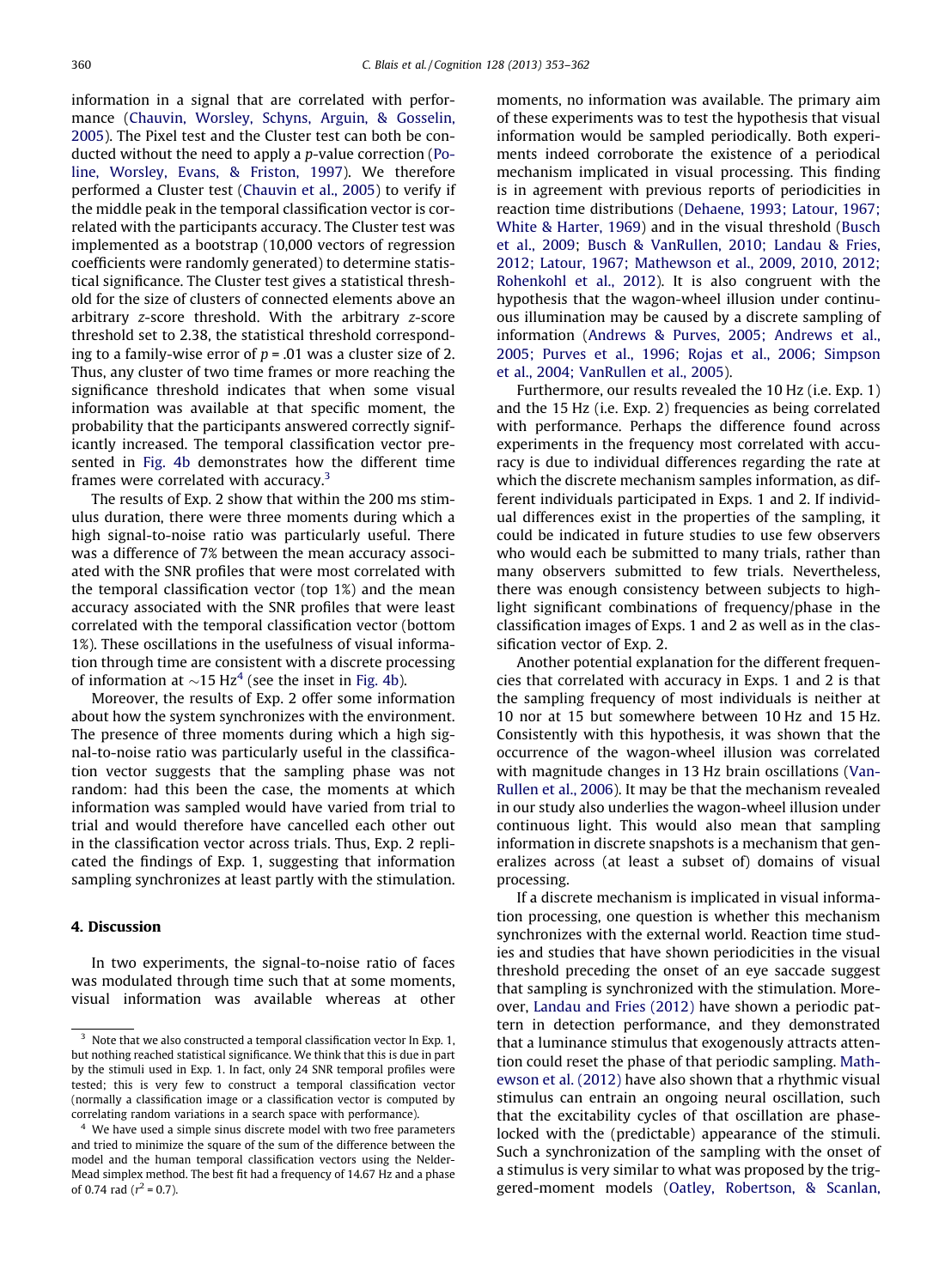<span id="page-8-0"></span>[1969; Sternberg & Knoll, 1973; Ulrich, 1987; Venables,](#page-9-0) [1960\)](#page-9-0). This class of models proposes that the arrival of a stimulus in the system triggers a moment of processing. Our results support the idea of synchronization between the periodic sampling function and the external environment. Had the phase substantially varied from trial to trial in our experiments, no combination of frequency/phase would have been significantly correlated with accuracy (i.e. entire frequencies, irrespective of phase, would have correlated). It is possible, however, that other discrete mechanisms that are not in phase with stimulus onset exist—for instance, one operating at a lower or higher level of processing and at a different temporal frequency.

On the other hand, it is also possible that oscillations in information intake may result from the continuous impulse response function (IRF) of the visual system (Bowen, 1989; Manahilov, 1995; Rashbass, 1976; Tyler, 1992; Watson, 1986). In that case, the oscillations that we have revealed in our data would not reflect a discrete sampling of information, but would instead be an epiphenomenon of the visual system's reaction to a visual stimulation. The energy in our stimuli was constant across time so, technically, these IRF models predict a constant sensitivity threshold. However, for the sake of the argument, we assumed here that the input of the models is the signal-tonoise variations in our experiments rather than energy per se. For instance, we have tested how Watson's 7-freeparameter working model [\(Watson, 1982](#page-9-0)) fitted our data. We minimized the sum of the square of the difference between that model and the human temporal classification vectors obtained in Exp. 2 using the Nelder-Mead simplex method. We found that 35% of the variance in our data could be explained by this continuous model. This compares rather poorly to the fit of a simple sinus discrete model with two free parameters, which explained 70% of the variance in our data. A likelihood ratio, corrected for the number of free parameters [\(Glover & Dixon, 2004](#page-9-0)), indicates that our participants' data in Exp. 2 are about 8,125 times more likely to have occurred if this discrete model were true than if the IRF model of [Watson \(1982\)](#page-9-0) were true. We also tested a few other kinds of IRF models $^5$ ,

but we found no evidence whatsoever that an IRF model could fit our data as well as a discrete sampling model. However, since we did not test for all the logically possible IRFs, it remains possible that this class of model could predict the oscillations we have observed in our participants' information utilization.

As mentioned above, the energy in our stimuli was constant through time. One consequence of this is a perfect negative correlation between the amount of noise and the amount of signal on each frame: when the signal level was high, the noise level was low and vice versa. Thus, our study does not allow us to tease apart three possibilities: the perceptual oscillation revealed in our classification images reflect an oscillating sensitivity (1) to the signalto-noise ratio, (2) to the signal only, or (3) to the noise only.

To summarize, our results are in agreement with the hypothesis of a discrete sampling of visual information that synchronizes with the visual stimulation, a hypothesis that has gained popularity recently. Indeed, we showed oscillations in the time course of information utilization. We also demonstrated that the frequency and phase with which the visibility of a stimulus is varied influences performance: the information sampling function of our participants was synchronized with the beginning of the trial, and they performed better when the frequency of the signal-to-noise ratio varied at a rate of about 10–15 Hz. Yet, few investigations have been conducted on this topic so far, and a definitive conclusion regarding the discrete nature of visual sampling seems premature. For instance, an IRF model, which is not discrete by nature, could also predict oscillations in perception. More research will be needed to clarify both the perceptual and brain mechanisms underlying our results.

#### Acknowledgments

This work was supported by grants from the Natural Sciences and Engineering Research Council of Canada (CRSNG) to Martin Arguin and Frédéric Gosselin and by a scholarship from the Fonds Québécois de Recherche sur la Nature et les Technologies (FQRNT) to Caroline Blais.

## References

- [Andrews, T., & Purves, D. \(2005\). The wagon-wheel illusion in continuous](http://refhub.elsevier.com/S0010-0277(13)00090-5/h0005) light. [Trends in Cognitive Sciences, 9](http://refhub.elsevier.com/S0010-0277(13)00090-5/h0005), 261–263.
- [Andrews, T., Purves, D., Simpson, W. A., & VanRullen, R. \(2005\). The](http://refhub.elsevier.com/S0010-0277(13)00090-5/h0010) wheels keep turning. [Trends in Cognitive Sciences, 9](http://refhub.elsevier.com/S0010-0277(13)00090-5/h0010), 560–561.
- Blais, C., Fiset, D., Jolicoeur, P., Arguin, M., Bub, D., & Gosselin, F. (2009). Reading between eye saccades. PLoS ONE, 4(7), e6448. http:// dx.doi.org[/10.1371/journal.pone.0006448](http://dx.doi.org/10.1371/journal.pone.0006448).
- [Bowen, R. W. \(1989\). Two pulses seen as three flashes: A superposition](http://refhub.elsevier.com/S0010-0277(13)00090-5/h0020) analysis. [Vision Research, 29](http://refhub.elsevier.com/S0010-0277(13)00090-5/h0020), 409–417.
- [Brainard, D. H. \(1997\). The Psychophysics Toolbox.](http://refhub.elsevier.com/S0010-0277(13)00090-5/h0025) Spatial Vision, 10, [433–436.](http://refhub.elsevier.com/S0010-0277(13)00090-5/h0025)
- [Busch, N. A., Dubois, J., & VanRullen, R. \(2009\). The phase of ongoing EEG](http://refhub.elsevier.com/S0010-0277(13)00090-5/h0030) [oscillations predicts visual perception.](http://refhub.elsevier.com/S0010-0277(13)00090-5/h0030) Journal of Neuroscience, 29, [7869–7876](http://refhub.elsevier.com/S0010-0277(13)00090-5/h0030).
- [Busch, N. A., & VanRullen, R. \(2010\). Spontaneous EEG oscillations reveal](http://refhub.elsevier.com/S0010-0277(13)00090-5/h0035) [periodic sampling of visual attention.](http://refhub.elsevier.com/S0010-0277(13)00090-5/h0035) Proceedings of the National [Academy of Science USA, 107](http://refhub.elsevier.com/S0010-0277(13)00090-5/h0035), 16048–16053.
- [Chauvin, A., Worsley, K. J., Schyns, P. G., Arguin, M., & Gosselin, F. \(2005\).](http://refhub.elsevier.com/S0010-0277(13)00090-5/h0040) [Accurate statistical tests for smooth classification images.](http://refhub.elsevier.com/S0010-0277(13)00090-5/h0040) Journal of Vision, 5[, 659–666](http://refhub.elsevier.com/S0010-0277(13)00090-5/h0040).
- [Dehaene, S. \(1993\). Temporal oscillations in human perception.](http://refhub.elsevier.com/S0010-0277(13)00090-5/h0045) [Psychological Science, 4](http://refhub.elsevier.com/S0010-0277(13)00090-5/h0045), 264–270.

<sup>5</sup> We have also tried to define the impulse response function with two, three or four Gaussian radial-basis functions—Gaussian radial-basis functions are a popular choice for approximating arbitrary functions. The goodness of fit between the 6-parameter model (i.e. the sum of 2 Gaussians) and our data is about  $r^2$  = 0.58; and the goodness of fit between the 9-parameter model (i.e. the sum of 3 Gaussians) and our data is about  $r^2$  = 0.68 (the goodness of fit between the 12-parameter model (i.e. the sum of 4 Gaussians) and our data is again about  $r^2$  = 0.68–so there is no need to go any further). Likelihood ratios corrected for the number of free parameters indicate that the human data is about 679 and 5444 times more likely to have occurred if a simple sinus discrete model were true than if the 6-parameter and the 9-parameters Gaussian radial-basisfunction continuous model were true, respectively. Finally, for the sake of completeness, we have modeled discrete Gaussian radial-basis-function models and tried to fit them to the human data: the goodness of fit between the 6-parameter model and our data is about  $r^2$  = 0.68 (against  $r^2$  = 0.58 for the 6-parameter continuous model; likelihood ratio = 1.31); the goodness of fit between the 9-parameter model and our data is about  $r^2 = 0.89$ (against  $r^2$  = 0.68 for the 9-parameter continuous model; likelihood ratio = 2.91); and the goodness of fit between the 12-parameter model and our data is almost  $r^2 = 1$  (against  $r^2 = 0.68$  for the 12-parameter continuous model; likelihood ratio = 32).